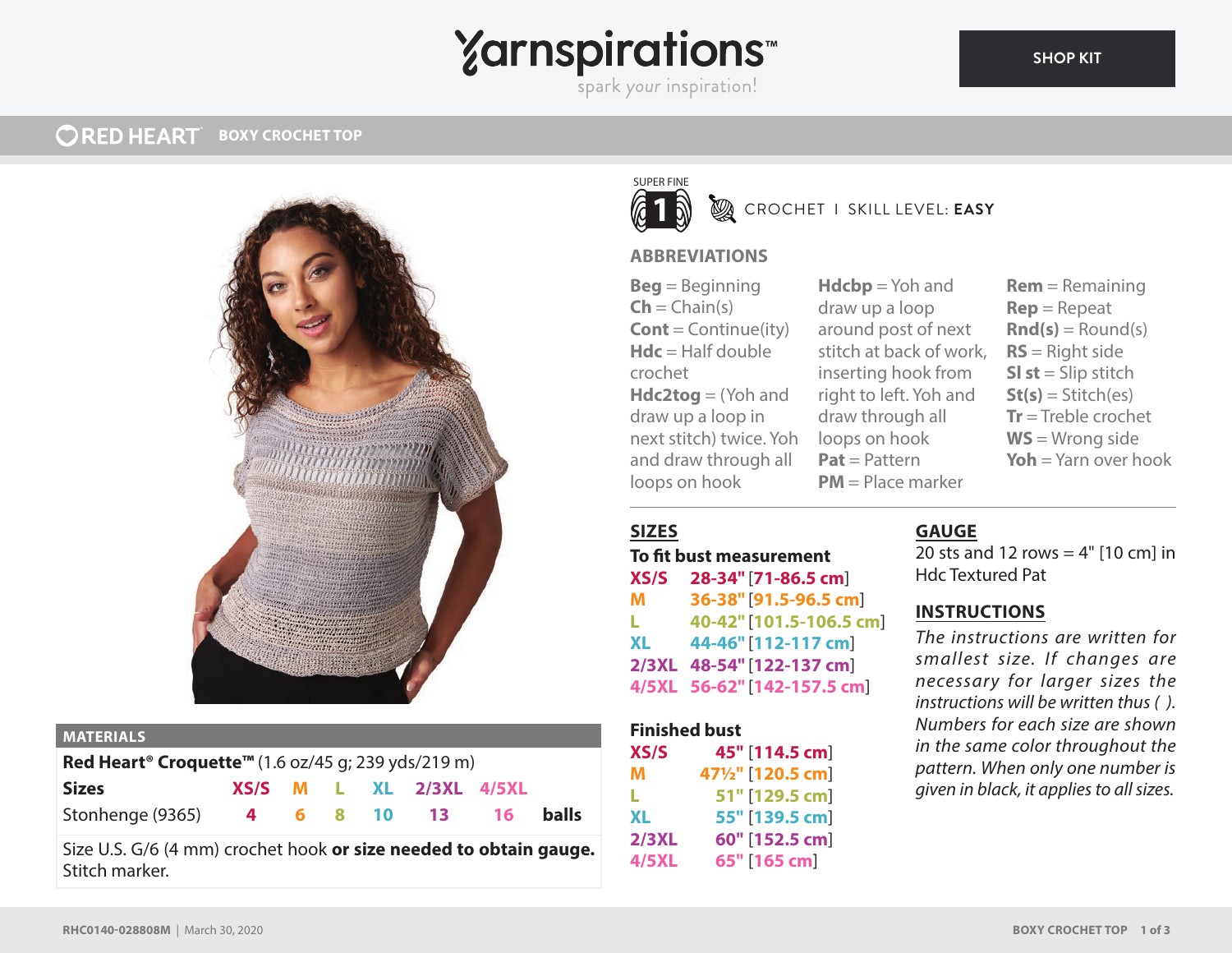**Yarnspirations** 

spark your inspiration!

#### **ORED HEART BOXY CROCHET TOP**

#### **FRONT**

**Note:** Ch 2 at beg of row **does not** count as st.

\*\*Ch **97** (**107**-**117**-**127**-**141**-**163**).

**1st row:** (RS). 1 hdc in 3rd ch from hook and each ch to end of chain. Turn. **95** (**105**-**115**-**125**- **139**-**161**) hdc.

2nd row: Ch 2. \*Work 1 hdc into horizontal bar created below next st in previous row (bar is below loops normally worked on WS – see diagram). Rep from \* to end of row. Turn.



Last row forms Hdc Textured Pat.

Cont in Hdc Textured Pat until work from beg measures 4" [10 cm], ending on a WS row.

**Shape sides:** Keeping cont of Hdc Textured Pat, proceed as follows: **1st row:** (RS). Ch 2. 2 hdc in first st. 1 hdc in each st to last st. 2 hdc in last st. Turn. **97** (**107**-**117**-**127**- **141**-**163**) sts.

Work 3 rows even in pat. Rep last 4 rows **0** (**2**-**3**-**3**-**3**-**3**) time(s) more. **97** (**111**-**123**-**133**- **147**-**169**) sts.

**Next row:** (RS). Ch 2. 2 hdc in first st. 1 hdc in each st to last st. 2 hdc in last st. Turn.

**Next row:** Work even in pat. Rep last 2 rows **7** (**3**-**1**-**1**-**1**-**1**) time(s) more. **113** (**119**-**127**-**137**- **151-173**) sts. Fasten off.

**Shape Sleeves: 1st row:** (RS). Ch **8** (**8**-**8**-**8**-**7**-**5**). Join into Body and pat across **113** (**119**-**127**-**137**- **151**-**173**) sts. Ch **10** (**10**-**10**-**10**-**9**- **7**). Turn. PM at beg of row. **2nd row:** 1 hdc in 3rd ch from hook. 1 hdc in each of next **7** (**7**- **7**-**7**-**6**-**4**) ch. Pat across **113** (**119**- **128**-**137**-**152**-**173**) sts. 1 hdc in each of last **8** (**8**-**8**-**8**-**7**-**5**) ch. Turn. **129** (**135**-**143**-**153**-**165**-**183**) sts. Work **2** (**2**-**4**-**6**-**6**-**8**) rows even in pat.

#### **Openwork Section: Next row:**

(RS). Ch 4 (counts as tr). 1 tr in next st. \*Ch 1. Skip next st. 1 tr in next st. Rep from \* to last st. 1 tr in last st. Turn.

**Next row:** Ch 1. 1 sc in each st (including ch-1 sp) to end of row. Turn.

Rep last 2 rows twice more. **Next row:** (RS). Ch 2. 1 hdc in each sc to end of row. Turn.\*\*

Beg on a WS row, cont in Hdc Textured Pat until work from marked row measures **6½** (**7**-**7½**- **7½**-**8**-**8**)" [**16.5** (**18**-**19**-**19**-**20.5**- **20.5**) cm], ending on a WS row.

**\*\*\*Shape neck: 1st row:** (RS).

Ch 2. Pat across **45** (**46**-**50**-**54**-**59**- **67**) sts. Hdc2tog. **Turn.** Leave rem sts unworked. **2nd row:** Ch 2. Hdc2tog. Pat to end of row. Turn.

**3rd row:** Pat to last 2 sts. Hdc2tog. Turn. **44** (**45**-**49**-**53**-**58**-**66**) sts. **4th row:** Work even in pat.\*\*\*

Cont even in pat until work from marked row measures **8½** (**9**-**9½**- **9½**-**10**-**10**)" [**21.5** (**23**-**24**-**24**-**25.5**- **25.5**) cm], ending on a WS row. Fasten off.

\*\*\*\*With RS facing, skip next **35** (**39**-**39**-**41**-**43**-**45**) sts. Join yarn with sl st to next st and proceed as follows:

**1st row:** (RS). Ch 2. Hdc2tog. Pat to end of row. Turn. 2nd row: Pat to last 2 sts. Hdc2tog. Turn. **3rd row:** As 1st row. **44** (**45**-**49**-**53**- **58**-**66**) sts. **4th row:** Work even in pat.\*\*\*

Cont even in pat until work from marked row measures **8½** (**9**-**9½**- **9½**-**10**-**10**)" [**21.5** (**23**-**24**-**24**-**25.5**- **25.5**) cm], ending on a WS row. Fasten off

### **BACK**

Work from \*\* to \*\* as given for Front.

Beg on a WS row, cont in Hdc Textured Pat until work from marked row measures 4 rows less than Front before shoulder, ending on a WS row.

Work from \*\*\* to \*\*\* as given for Front. Fasten off. Work from \*\*\*\* to \*\*\*\* as given for Front. Fasten off.